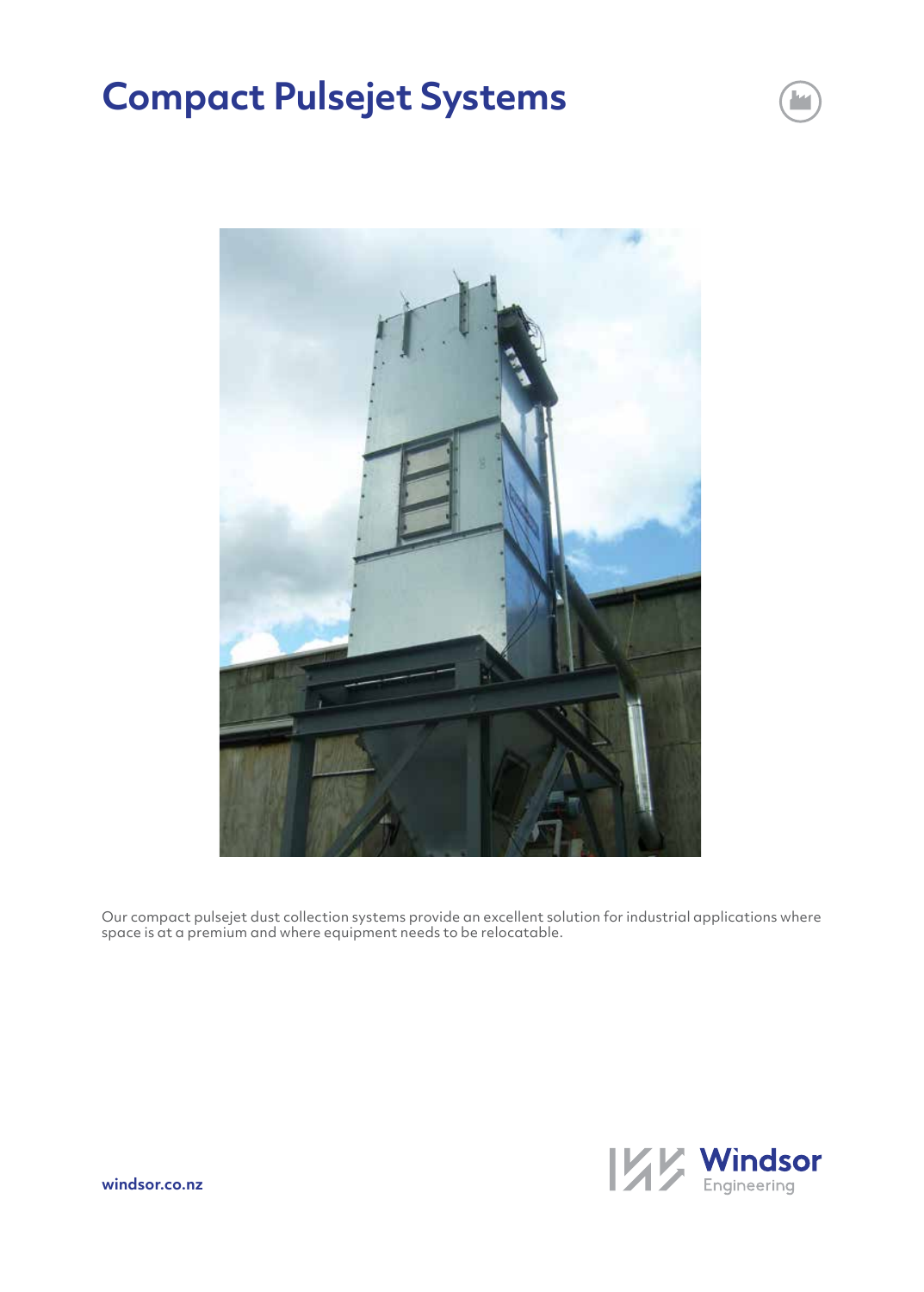# **Applications**

Our extensive experience in the timber industry is well known, particularly with regard to the bulk collection of wood processing waste.

In addition we have installed numerous filtration systems for use with cement, pharmaceuticals, dairy products, grain & seed residues, sanding, grinding & polishing and many other applications.

These compact pulsejet dust collectors are available for nearly every industry requiring dust or particle collection.

They feature:

- Low emission levels which comply with local regulations
- Low fan power requirements

• Quick release long life filter socks, removable from clean air side, reduce ongoing maintenance costs

• Galvanised steel construction eliminates coating damage during installation

• Sonic nozzle pulse cleaning system provides efficient and economical use of compressed air

• Easily relocatable





#### *Explosion venting available as an extra if required*

## **Technical details**

| Type      | Fan<br>Type | Height<br>mm | Approx<br>Weight<br>kg | Filter<br>Cloth<br>Area<br>m <sup>3</sup> | Max<br>Airflow<br>$m^3/s$ |
|-----------|-------------|--------------|------------------------|-------------------------------------------|---------------------------|
| PT30-1500 | I, R        | 4680         | 840                    | 16.7                                      | 1.5                       |
| PT30-2000 | I, R        | 5880         | 1080                   | 22.1                                      | 1.5                       |
| PT30-3000 | I, R        | 5880         | 1200                   | 33.5                                      | 1.5                       |
| PT56-3000 | R           | 7435         | 2500                   | 63.3                                      | 2.6                       |

## **Construction**

The filter panelling is of heavy gauge hot dip galvanised sheet which eliminates additional finishing. A final paint finish may be able to be supplied at extra cost depending on the type of finish required.

The PT30 units are supplied with an internal fan for light duty applications. For more stringent duty requirements a remotely mounted fan is supplied.

## **Filter element**

We provide the correct filter fabric to meet your specific requirements.

All filter socks are fitted with snaptex cuffs to facilitate very easy removal and replacement.

The socks are supported on the inside by heavy gauge wire cages.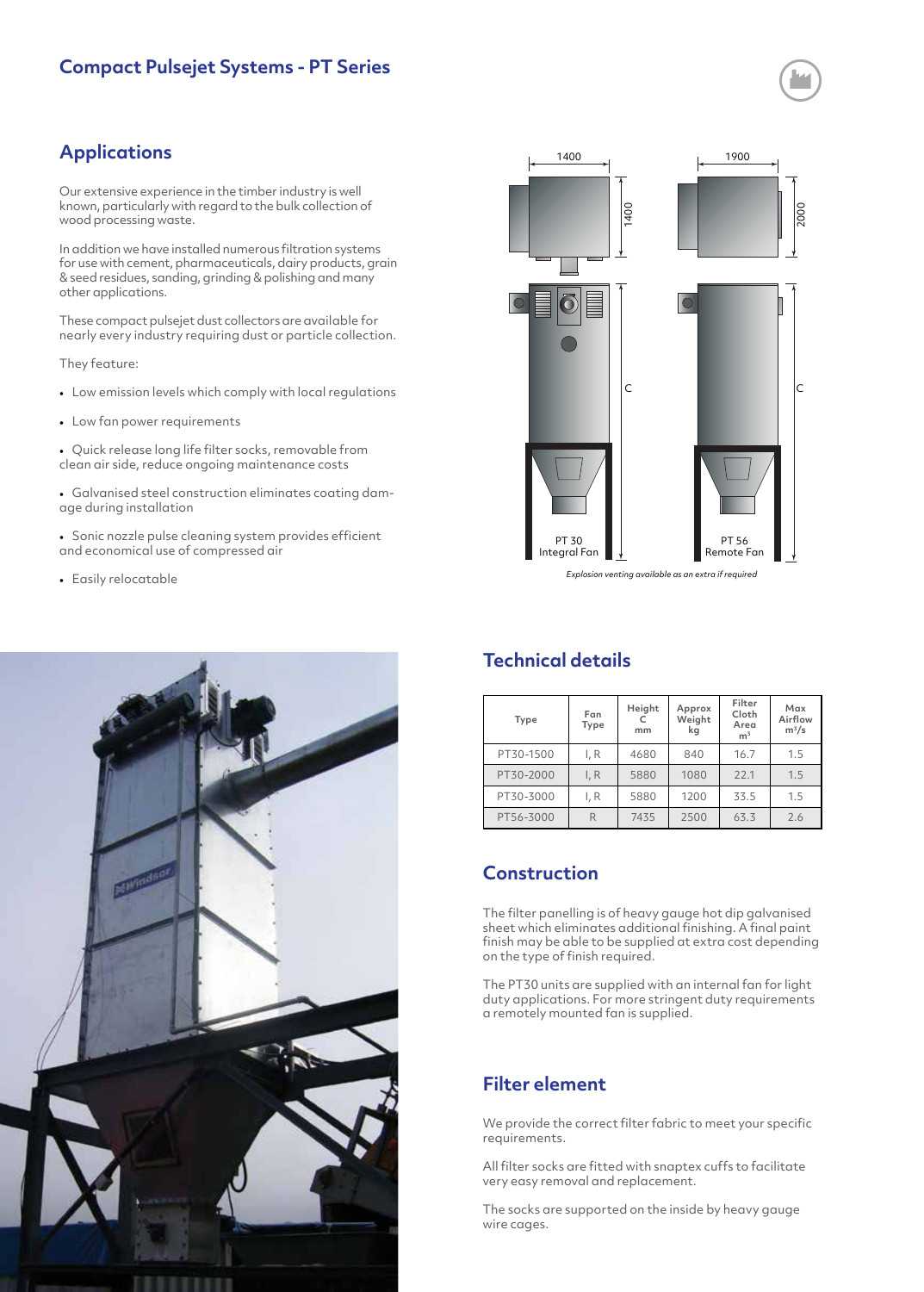# **Applications**

The AF series integrated dust collectors are suitable for smaller manufacturing applications where nuisance dust needs prompt removal, and equipment needs to be easily portable.

The AF2000 will typically handle 3 off 150mm diameter connections or 2 x 150mm and 2 x 100mm.

The smaller AF1000 unit will handle 1 x 150mm connection, or 2 x 125mm or 3 x 100mm.

## **Technical details**

| Type   | Duct<br>dia<br>mm | Motor<br>Size | Phase | Filter<br>Cloth<br>Area<br>m <sup>3</sup> | Max<br>Airflow<br>$m^3/s$ |
|--------|-------------------|---------------|-------|-------------------------------------------|---------------------------|
| AF1000 | 150               | 1.1kW         |       | $7*$                                      | 0.42                      |
| AF2000 | 200               | $2.2$ kW      |       | $12.4*$                                   | 0.85                      |

\* Based on 2 metre and 3 metre high filter bags respectively.





## **Specifications**

| Collection bag: 200 Litres |                                               |  |
|----------------------------|-----------------------------------------------|--|
|                            | Filter cloth: FM11 SDR polyester needle felt  |  |
| Filter cloth area :        |                                               |  |
|                            | AF1000 - 7m <sup>2</sup> based on 2m high bag |  |

AF2000 - 12.4m<sup>2</sup> based on 3m high bag

### **Important Note:**

Wherever practical it is recommended that the dust collector is located away from the main working area and that the ducting is correctly sized. (We can advise on this)

We recommend solid smooth interior galvanized steel ducting, although flexible can be used but can reduce suction at the machines due to the internal convolutions.

We also recommend that all machine offtakes are fitted with slide gate dampers which can be closed when any particular machine is not in use.